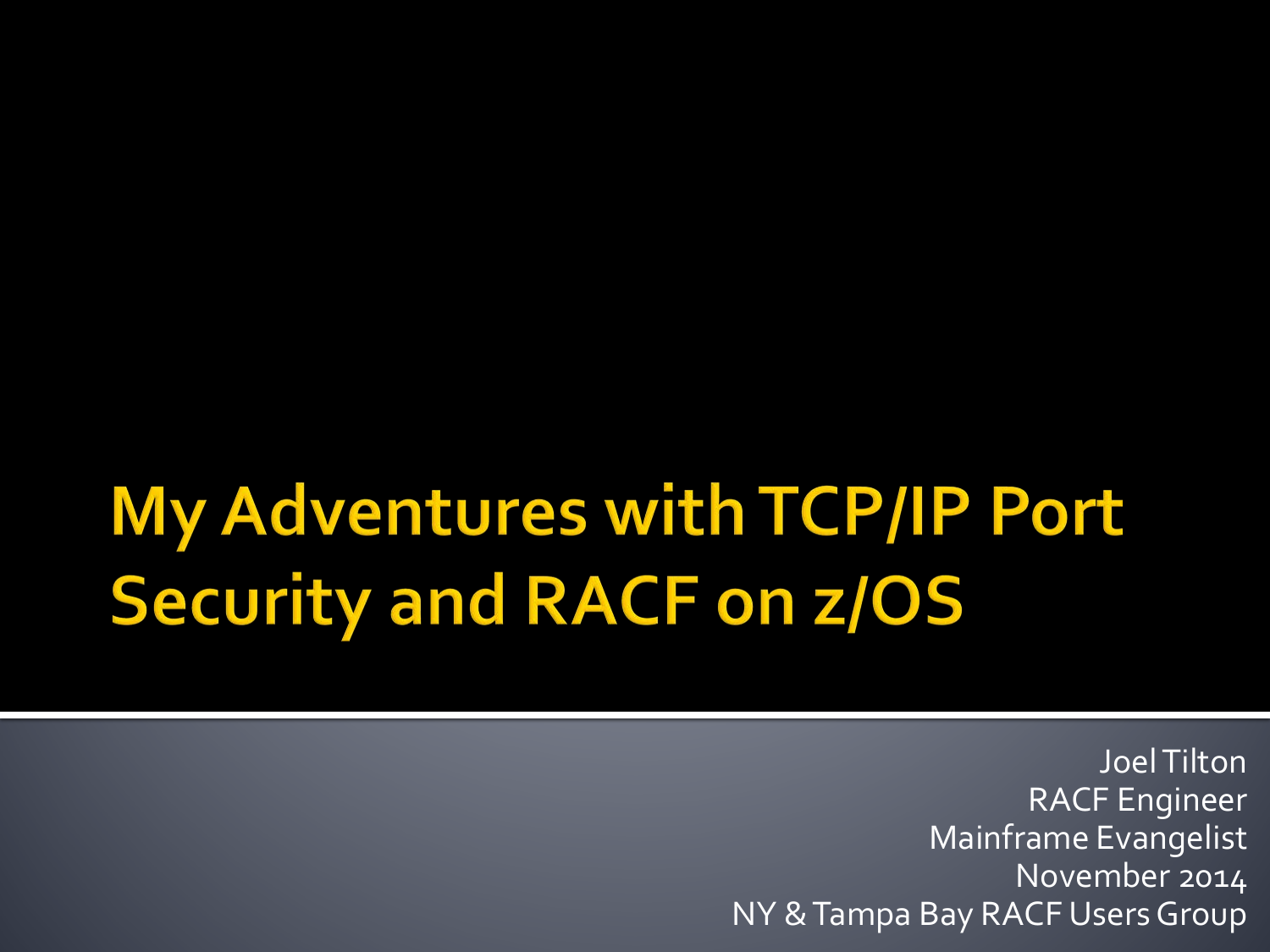## **Disclaimers**

- All products, trademarks, and information mentioned are the property of the respective vendors.
- Mention of a product does not imply a recommendation.
- **Always test new profiles on a non-production** system.
- Only you can prevent IPLs...
	- Or forest fires!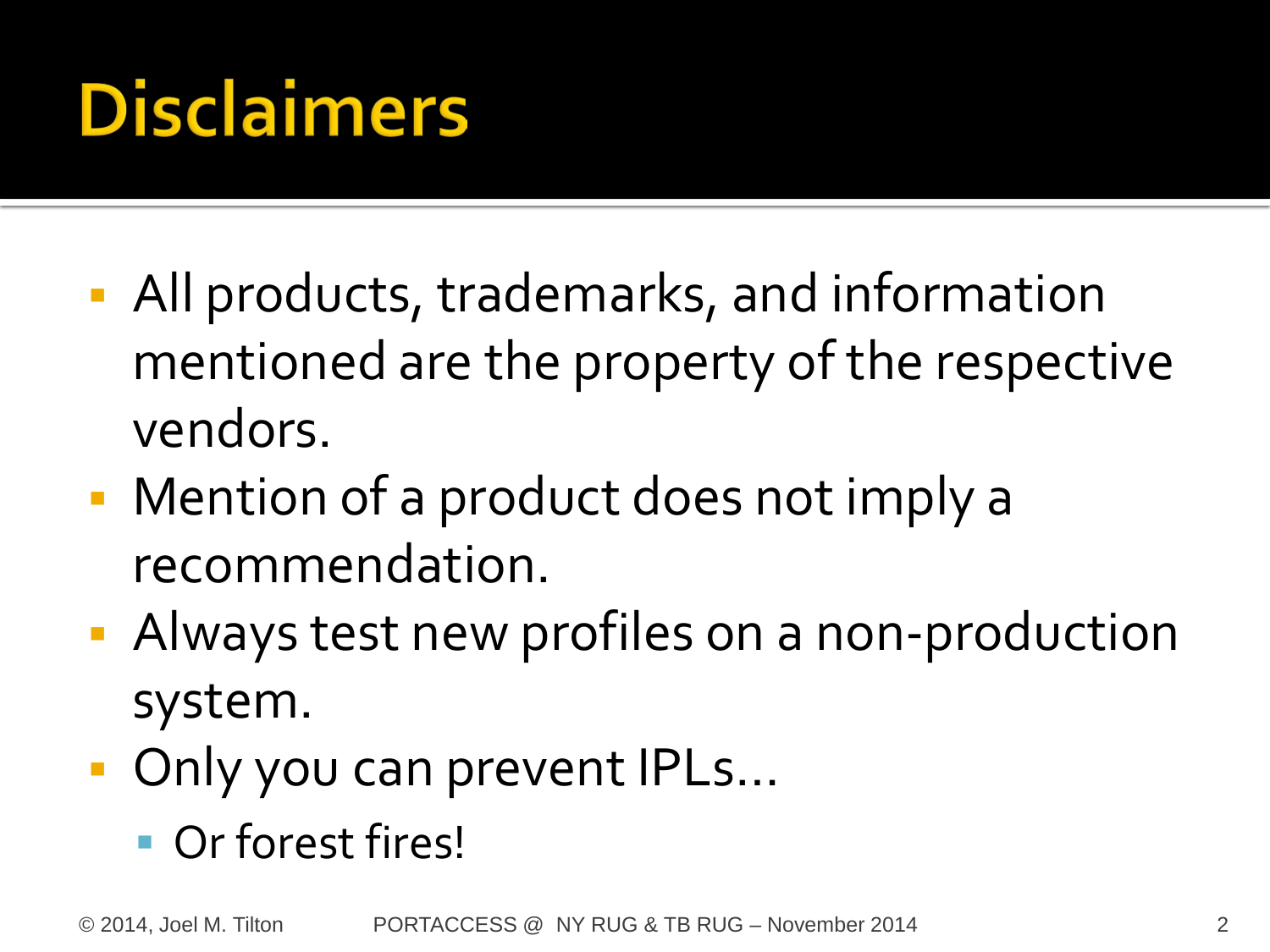

- Why Port Security with RACF
- **EZB.PORTACCESS Profile Syntax**
- SAFNAME Design
- Port Reservation Syntax
- **Planning**
- **SERVAUTH Class Activation**
- **Unreserved Ports-TCP & UDP**
- Auditing Port Access
- Required PTFs
- **Additional Resources**
- **Summary**

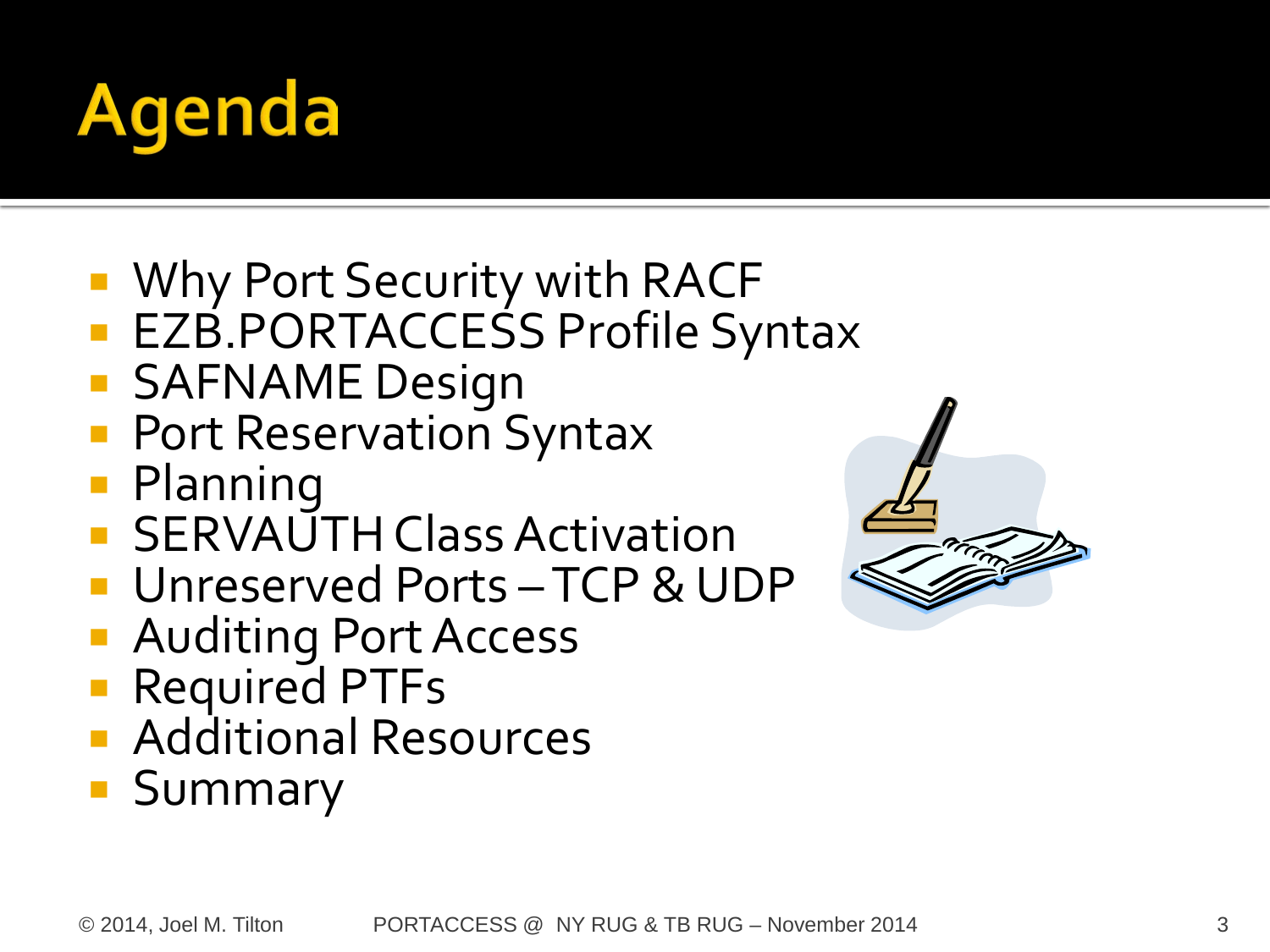# **Why Port Security with RACF?**

#### **NATIVE TCPIP**

- **Reservation by Stepname** 
	- Can be spoofed
	- Violations not well logged

- **Unreserved ports not easily** controlled
- **Low Ports protected by** RESERVELOWPORTS

#### **RACF**

- Reservation by SAFNAME
	- SAFNAME last qualifier of SERVAUTH portaccess profile
	- Cannot be spoofed
	- Successes or Violations logged to SMF (type 80)
- Unreserved ports easily controlled
- Low Ports protected by RESERVELOWPORTS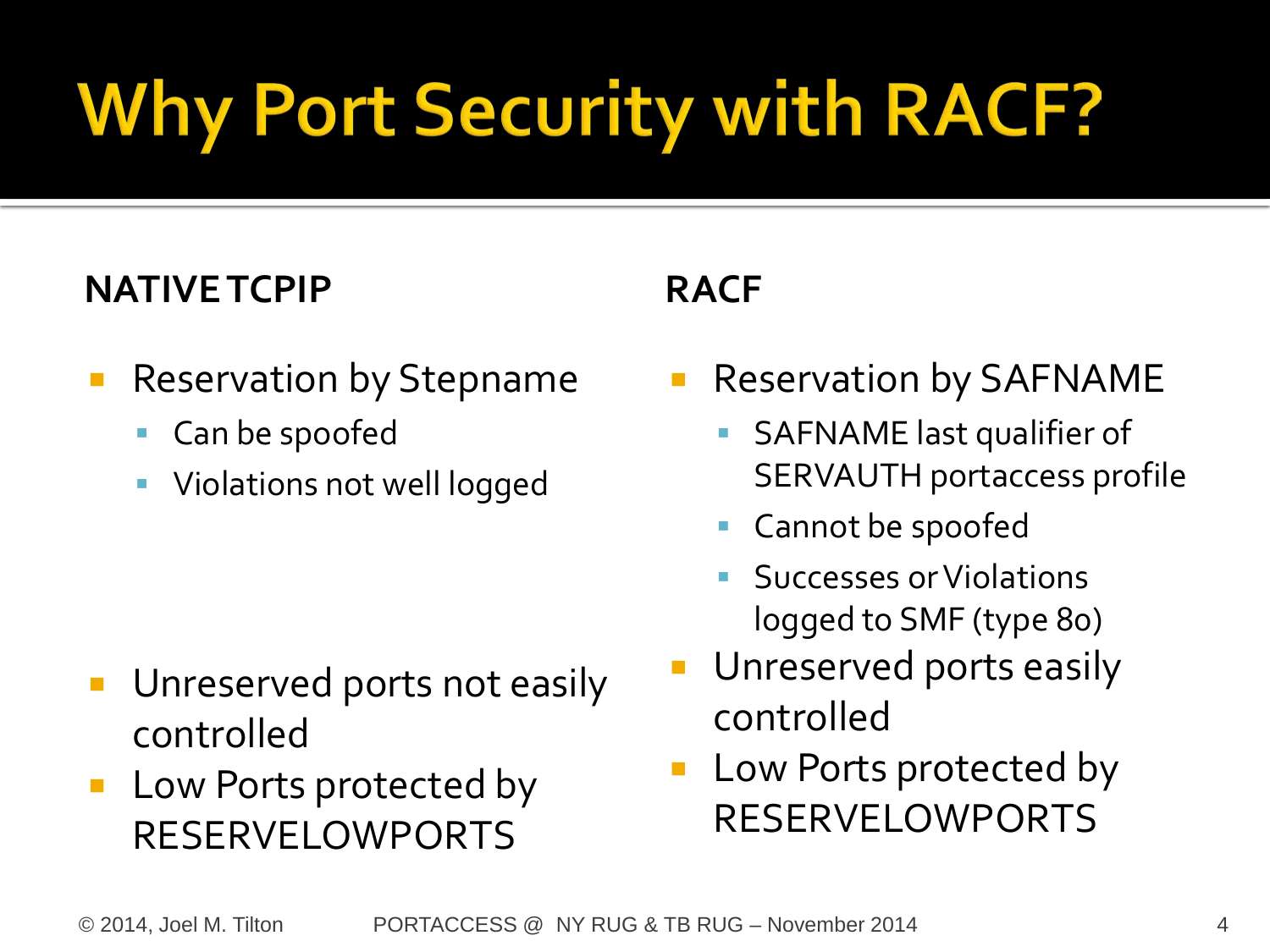### **EZB.PORTACCESS Profile Syntax**

#### EZB. PORTACCESS. sysname. tcpname. safname

| Qualifier | Description                                | Recommendation                                    |
|-----------|--------------------------------------------|---------------------------------------------------|
| sysname   | Local SMF ID                               | • Use * unless need for per system<br>segregation |
| tcpname   | TCPIP started task jobname                 | • Use * unless multiple stacks                    |
| safname   | Esoteric name coded in port<br>reservation | • Can be generic<br>Plan appropriately            |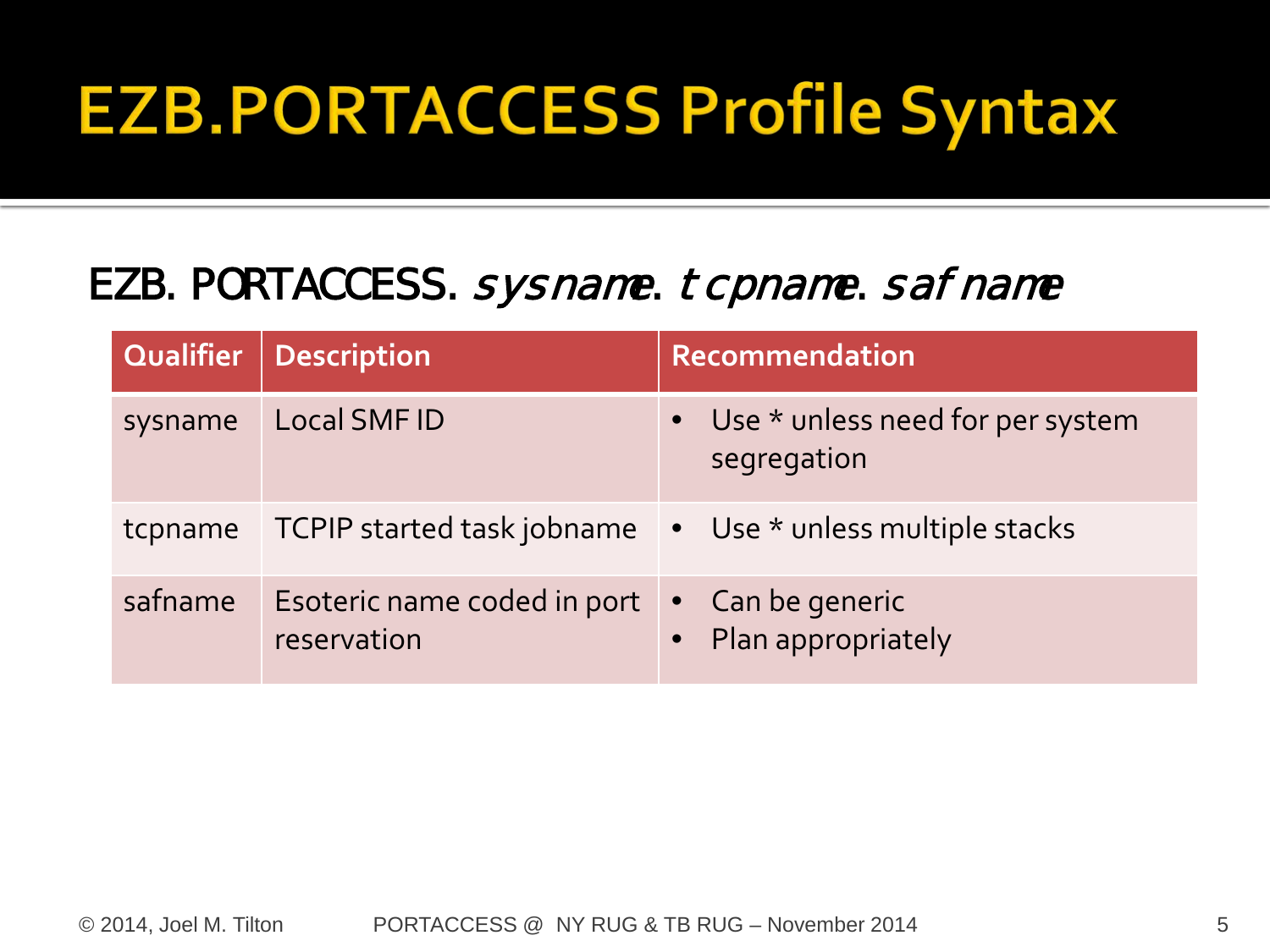# **SAFNAME Design**

- **Use known protocol name as SAFNAME** 
	- **HTTP, HTTPS, LDAP, LDAPS**
	- **•** ... if appropriate
- Use generics in profile, as appropriate
	- HTTP\*, LDAP\*
	- **•** ... if appropriate
- **Relationship** 
	- 1 or more port reservations to RACF profile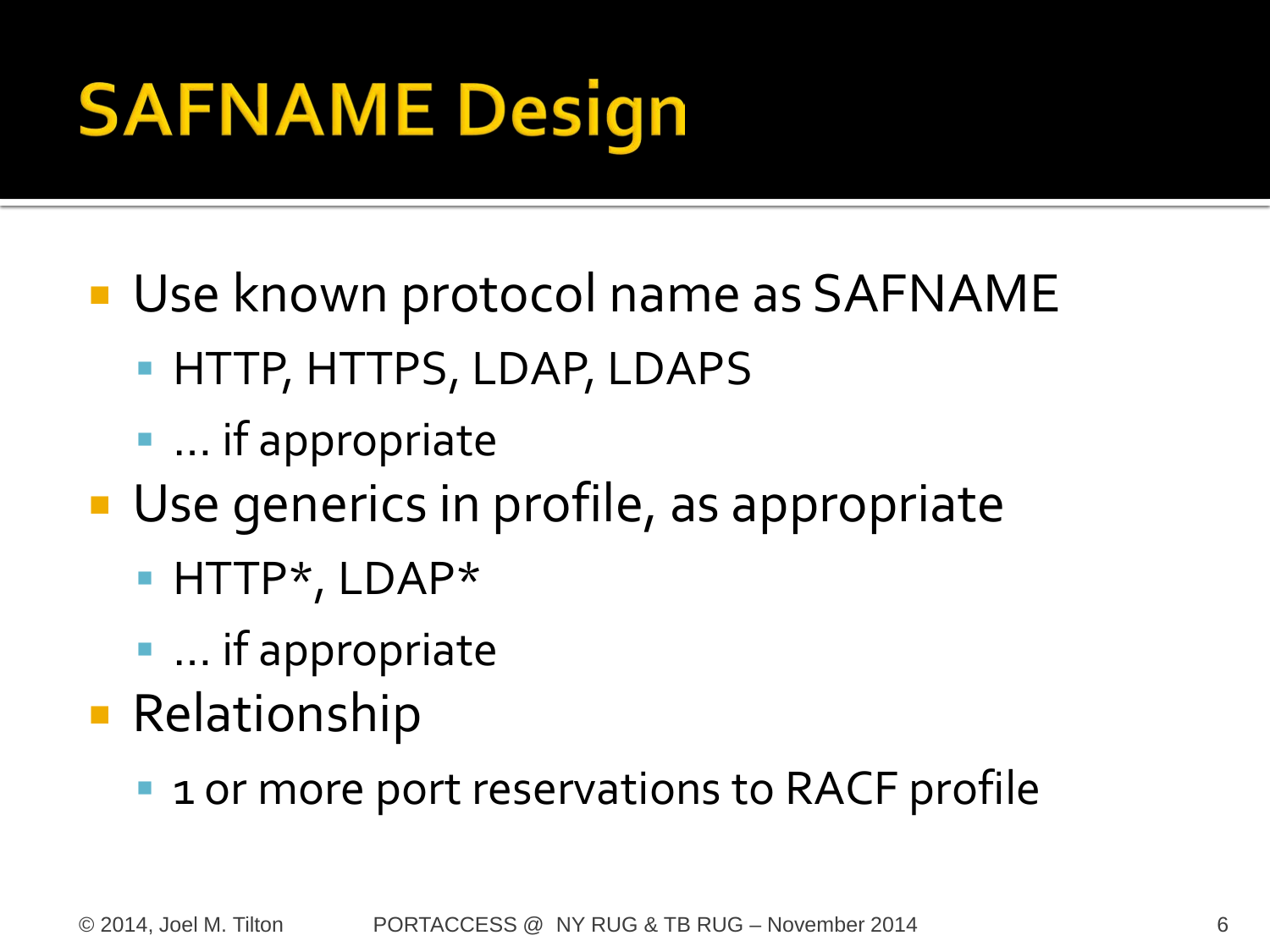### **Port Reservation Syntax - Single**

- **Port Reservation Syntax single port** PORT ;Port Protocol Stepname SAF SAFName
- 80 TCP \* SAF HTTP ;webserver 389 TCP \* SAF LDAP
	- With SAFNAME, stepname only needed to distinguish between two different port listeners

636 TCP LDAPDIR BIND 192.168.0.8 SAF LDAPD ; LDAPDIR 636 TCP LDAPPKI BIND 192.168.0.9 SAF LDAPPKI ; LDAPPKI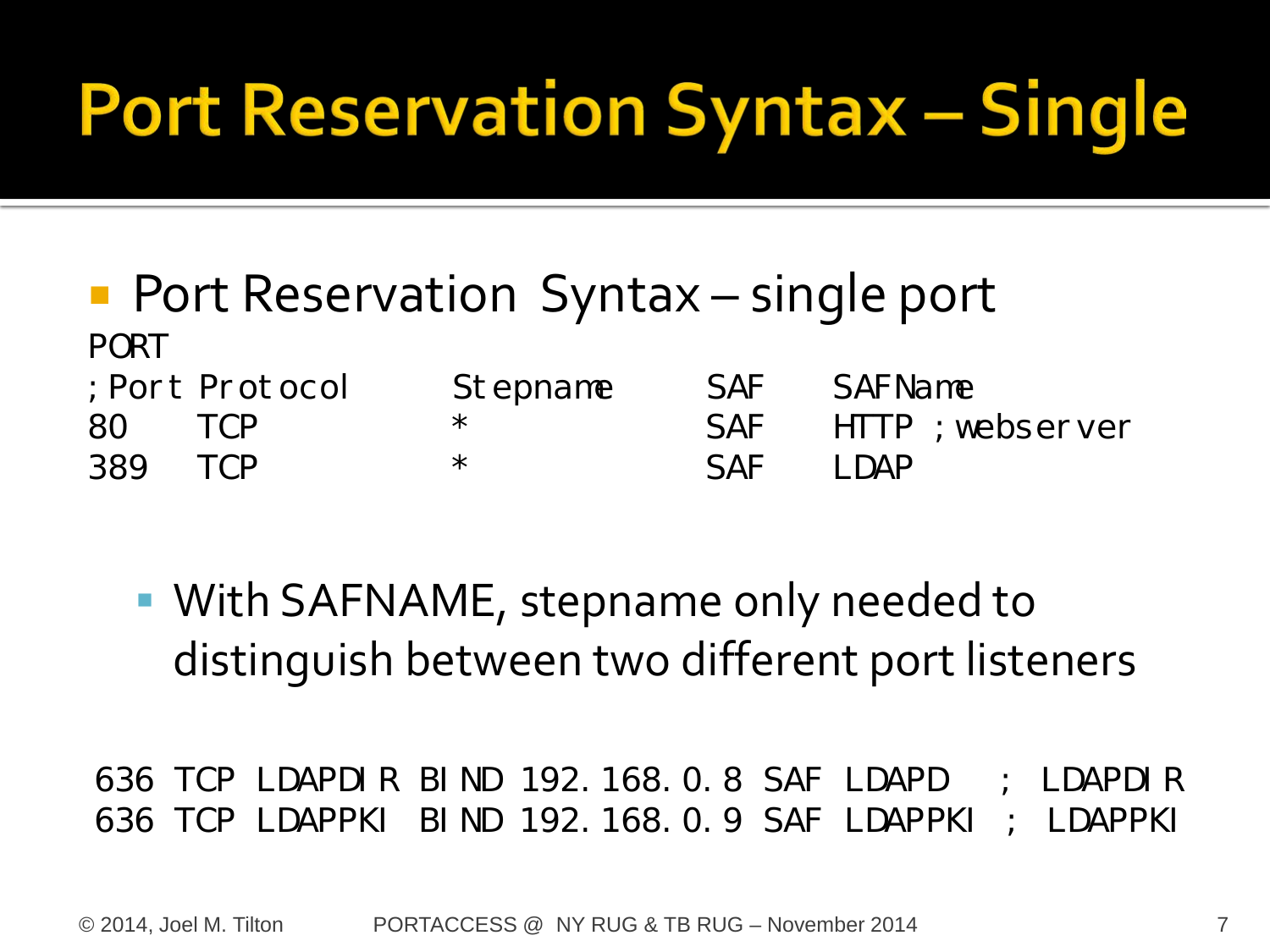### **Port Reservation Syntax - Range**

- Reserve Port Ranges PORTRANGE
- ;Portrange Length Protocol Stepname SAF SAFName 1000 51 UDP \* SAF OMEGAMON
	- Reserves 1000 through 1050 for Omegamon
- **Use Only One** 
	- Reserve Individual Port
	- **Reserve Port Range**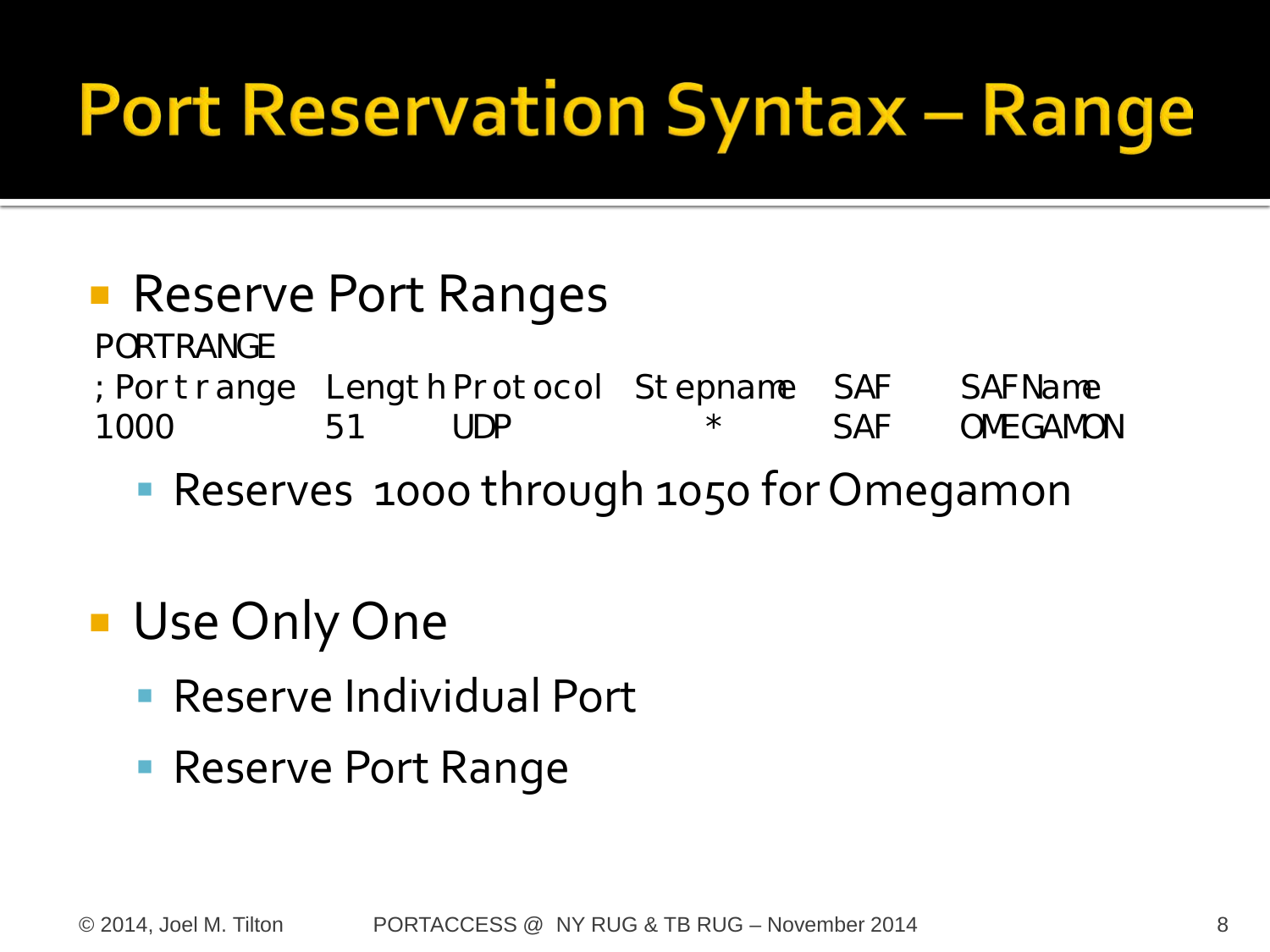# Example: TN3270 - RACF Profile

#### EZB.PORTACCESS.\*.\*.TN3270

- UACC always NONE
- **Permit TN3270 STC user ID with READ**
- AUDIT
	- ALL(READ)
		- **EXALGE And Audit all port access attempts; failures and successes**
	- FAILURES(READ)
		- **Audit only unauthorized attempted use of port**
- **WARNING** 
	- Can be used **but** makes port wide open use carefully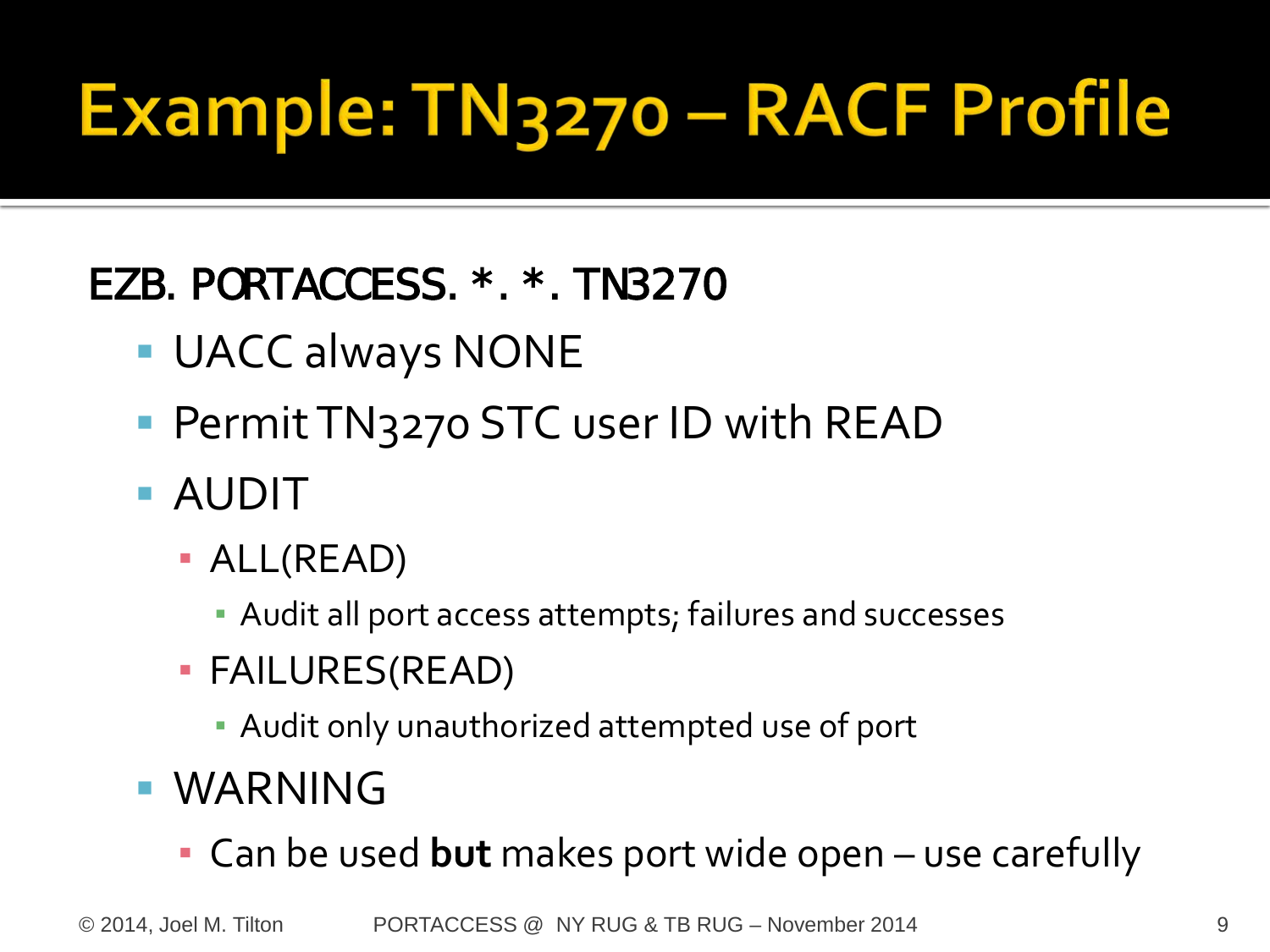# Example: TN3270 - Reservation

- PORT 23 TCP TN3270
- **Non-SAF uses stepname**
- PORT 23 TCP \* SAF TN3270 **Nith SAF** 
	- **Stepname unnecessary**
	- Only use stepname where needed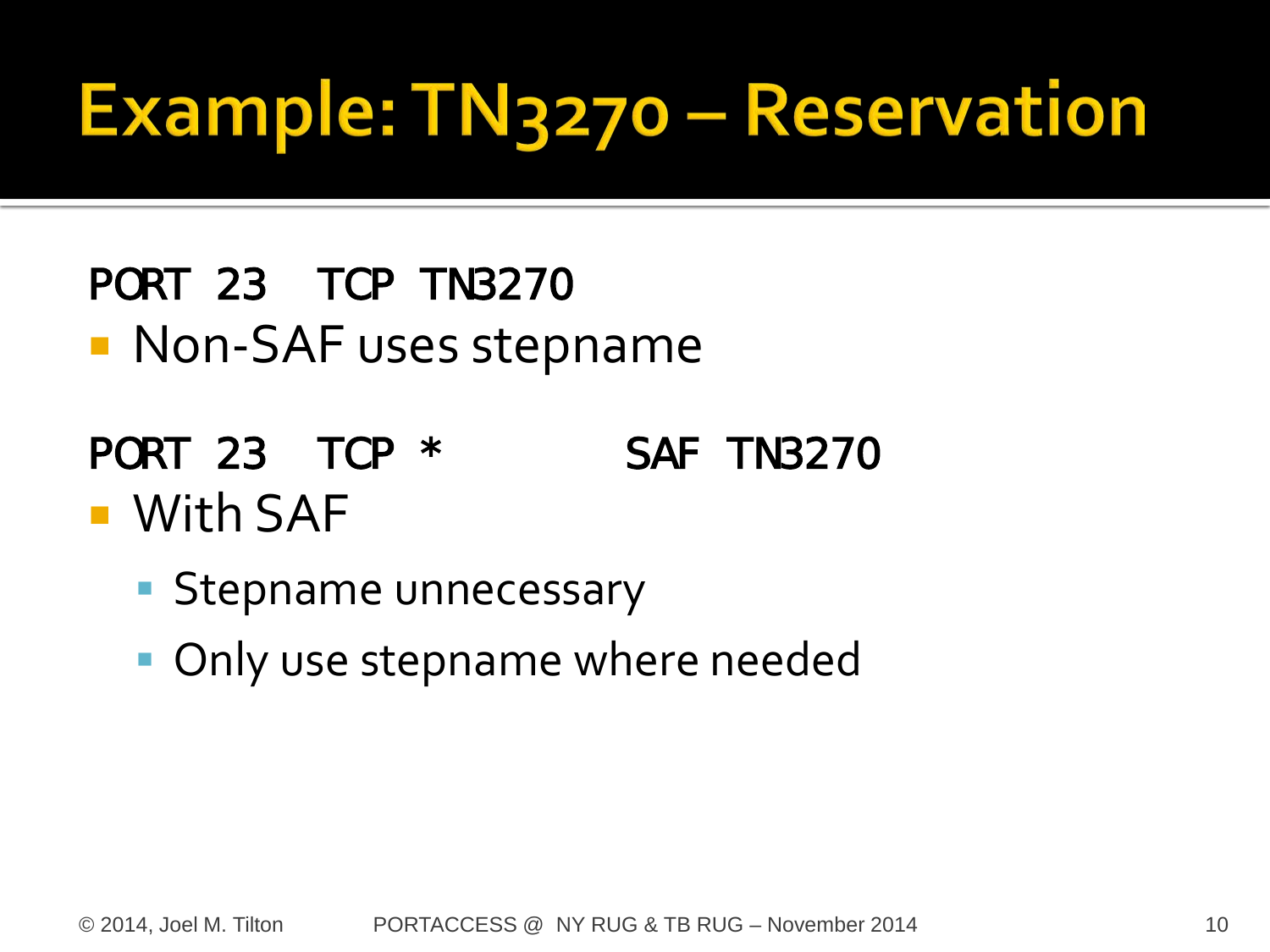# **Planning - Gather Information**

- **Evaluate running STCs and their ports** 
	- **REXX EXEC compare reservations vs. usage**
- Create list of Port Listeners & SAF*names*
- Partner with Network/VTAM Engineer
	- **TCPIP** profile changes
	- Weekend IPLs
- **Implement one system at a time** 
	- development, test and then production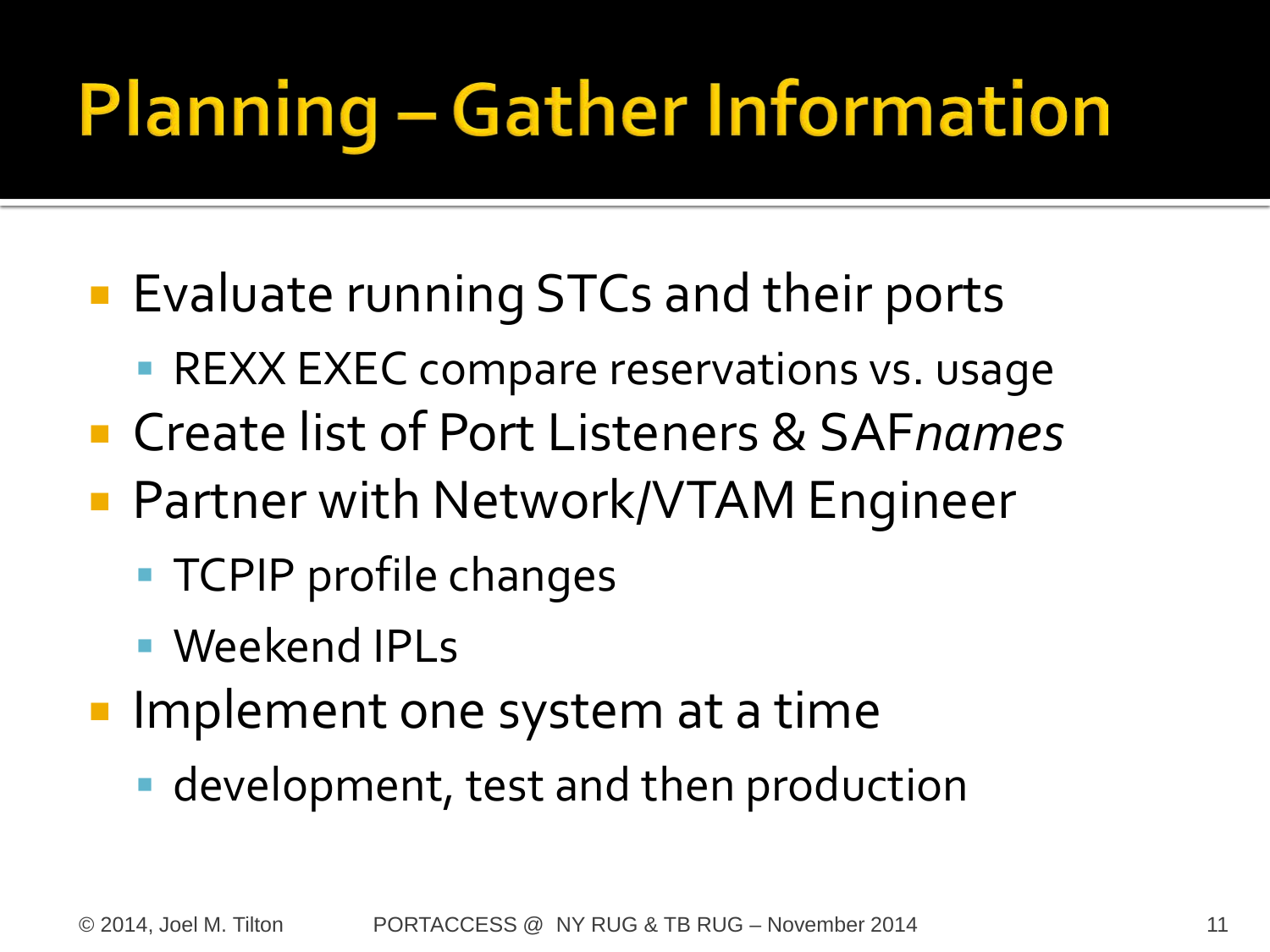# **Planning - Implementation**

### ■ Build EZB.PORTACCESS profiles

- SERVAUTH class must be active
- TCP Ports OMPROUTE READ
- **Update port reservations to call SAF**
- **Activate via IPL or TCPIP OBEY** 
	- Simpler to IPL for a large number of STCs
	- **OBEY** command is dynamic
		- Cycle Started Tasks
		- **Excludes FTP**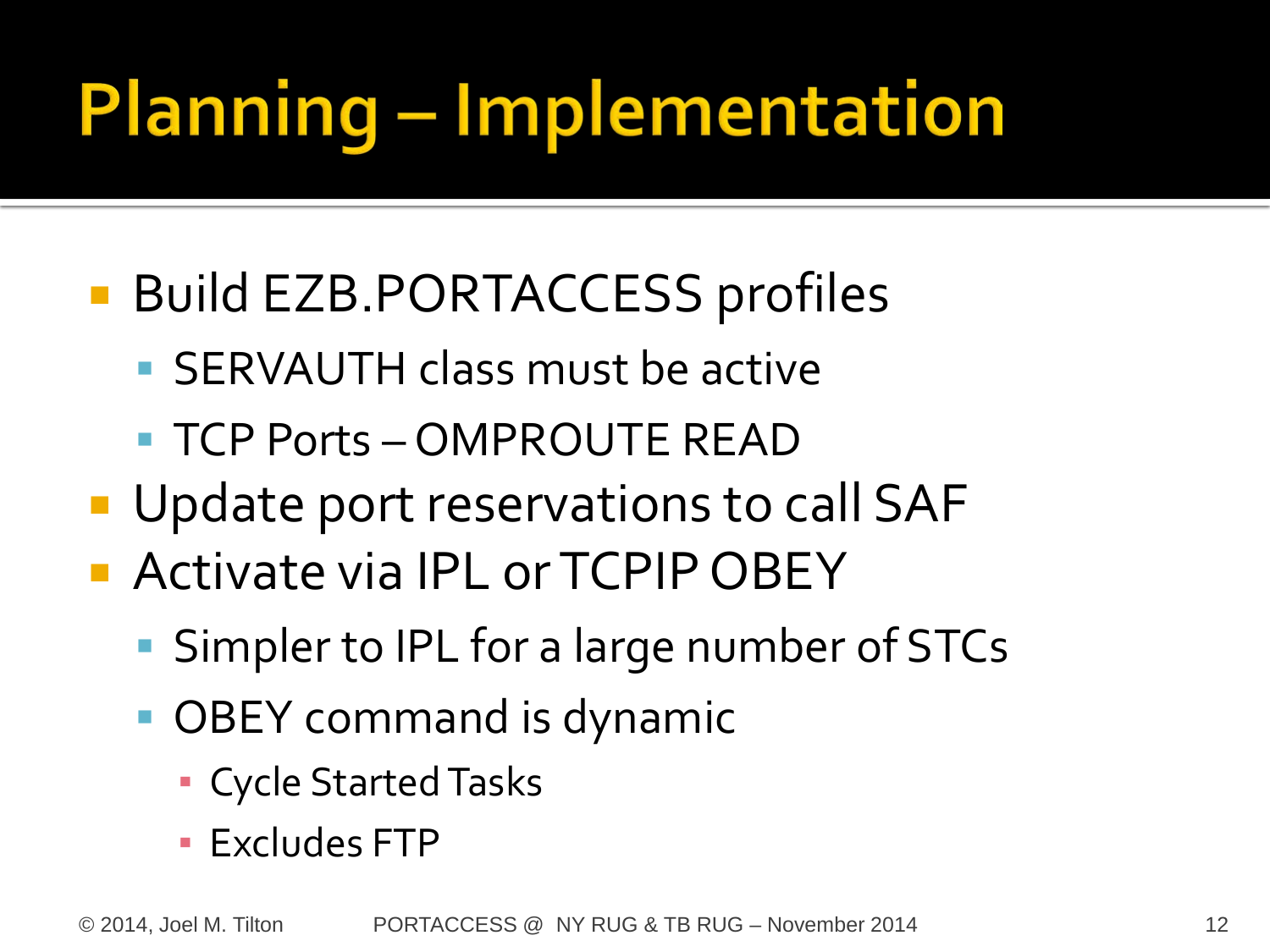## **Planning - Intermittent Listeners**

#### **NETSTAT PORTLIST**

- Shows ports in use *now*
- Not every port is in constant use by its listener
- **Find intermittent port listeners** 
	- Setting WARNING AUDIT(ALL(READ))
		- **· EZB.PORTACCESS.\*.\*.UNRSVTCP**
	- Mine SMF records
	- **Midnight Logons Optional**
- **Update TCPIP** profile Port Definitions
	- RDEFINE SERVAUTH EZB.PORTACCESS.\*.\*.SAFname
	- PERMIT EZB.PORTACCESS.\*.\*.SAFName class(SERVAUTH) access(READ) ID(STC UserID)
- IPL
- Rinse, Recycle, Repeat …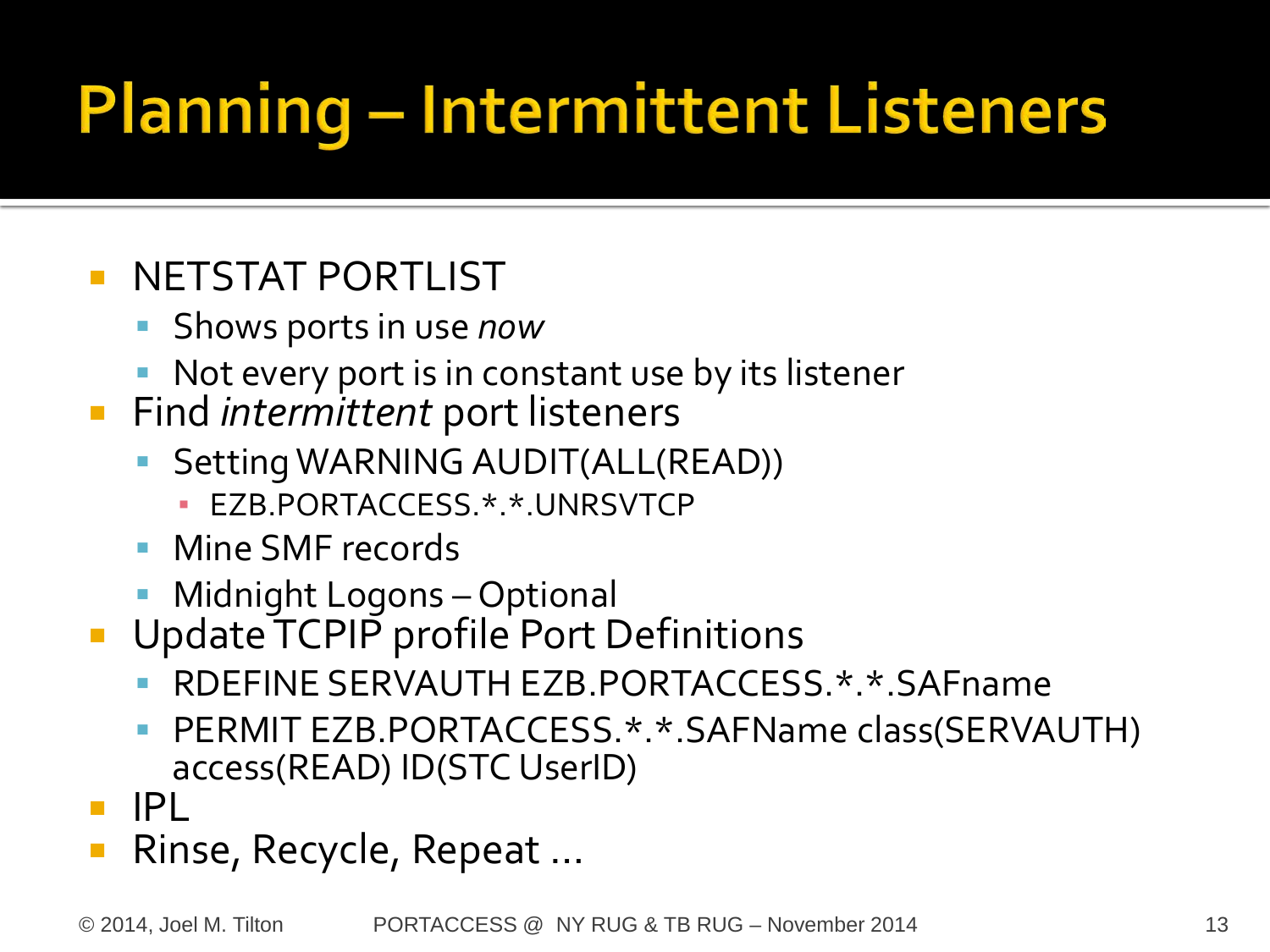# **SERVAUTH Class Activation**

### **Activate SERVAUTH Class**

- IBM Class Descriptor Table (CDT)
- SETR classact(SERVAUTH) audit(SERVAUTH) raclist(SERVAUTH) generic(SERVAUTH)
	- RC of 4 class but...
		- **E** SERVAUTH profiles for DVIPA
		- EZD1313I -REQUIRED SAF SERVAUTH PROFILE NOT FOUND *RACF profile name*
- **RDEFINE RACGLIST SERVAUTH** 
	- **Performance Improvement**
	- SETR classact(RACGLIST) audit(RACGLIST)
	- SETR RACLIST(...) REFRESH Creates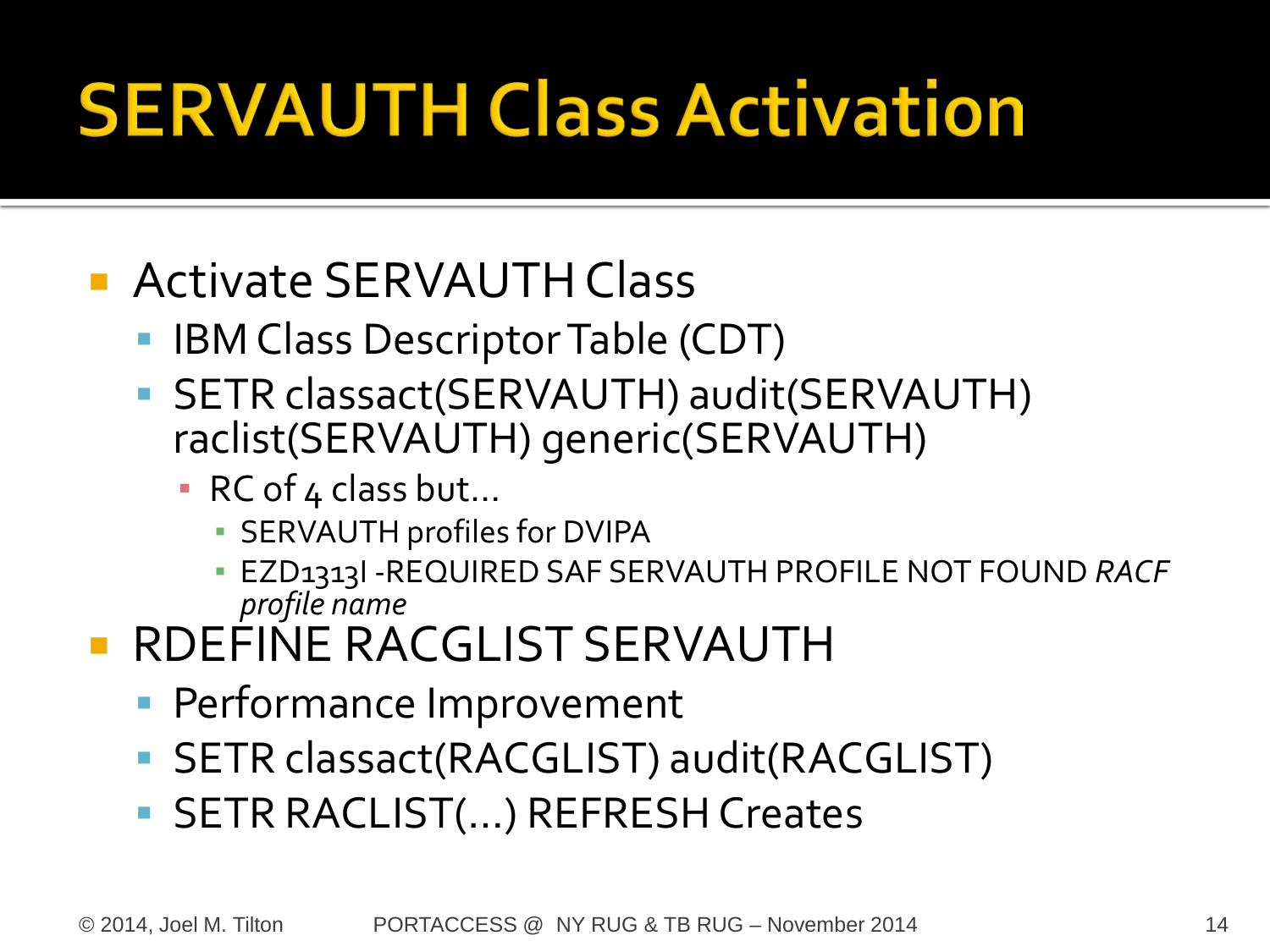### **Unreserved Ports Syntax**

- **PORT UNRSV TCP \* SAF UNRSVTCP** 
	- **Prevent TCP port listeners, TCP default**
- PORT UNRSV TCP \* SAF UNRSVTCP WHENBIND
	- **Prevent TCP client port binds, optional**
- **PORT UNRSV UDP \* SAF UNRSVUDP** 
	- **Prevent UDP port listeners & binds, UDP default**
- **Stop Unauthorized Port Use**
- **Consideration: Dynamic Ephemeral UDP ports** 
	- $\blacksquare$  UI8700 z/OS 1.13
	- $\blacksquare$  Ulg430 z/OS 2.1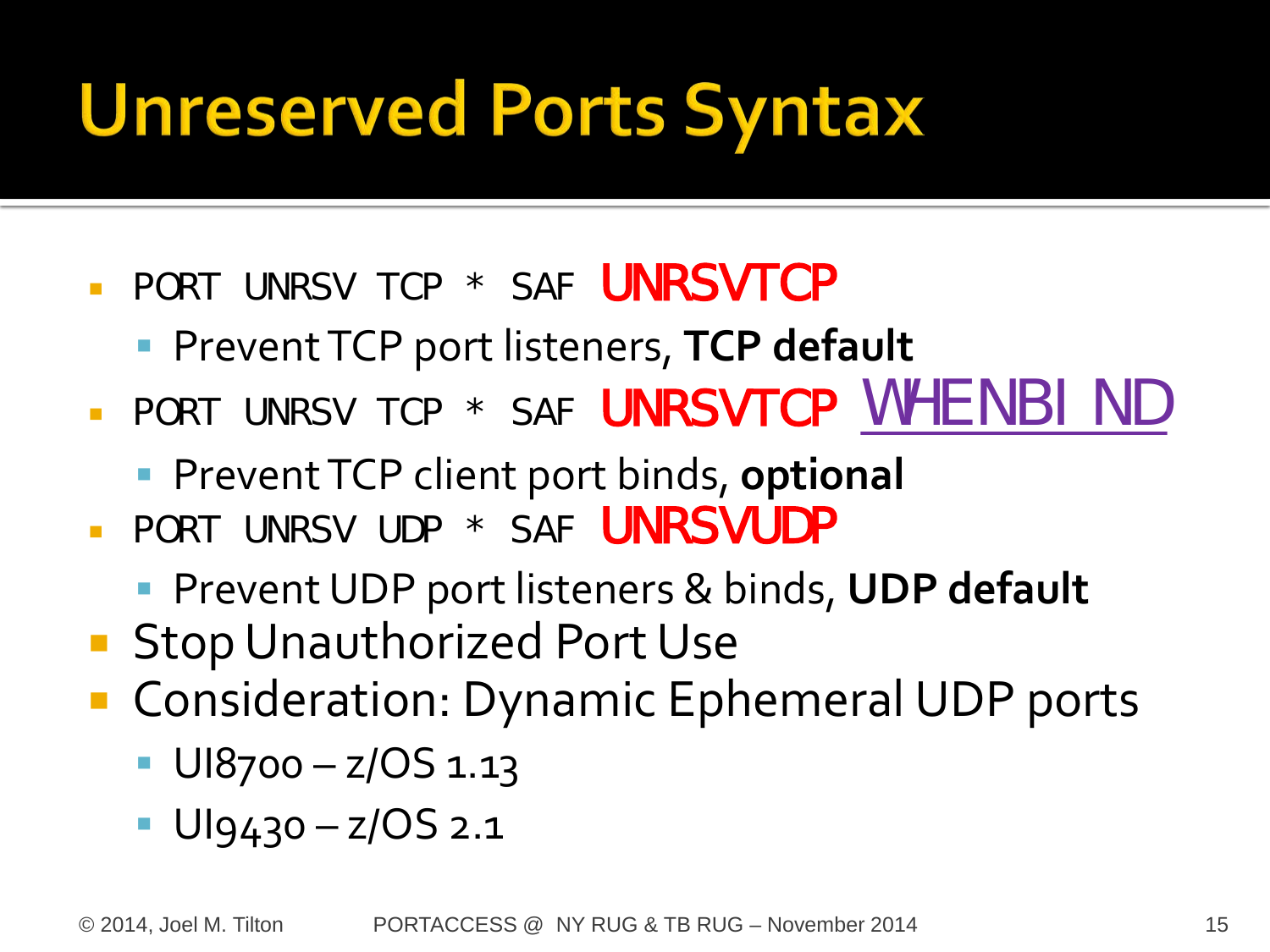### **Unreserved Ports Profile Syntax**

### ■ Build SERVAUTH Profiles

- Match SAF keyword EZB.PORTACCESS.\*.\*.**UNRSVTCP** OWNER(…) UACC(NONE) WARNING AUDIT(ALL(READ))
- EZB.PORTACCESS.\*.\*.**UNRSVUDP** OWNER(…) UACC(NONE) WARNING AUDIT(ALL(READ))
- Read SMF
- Cautiously Restrict Access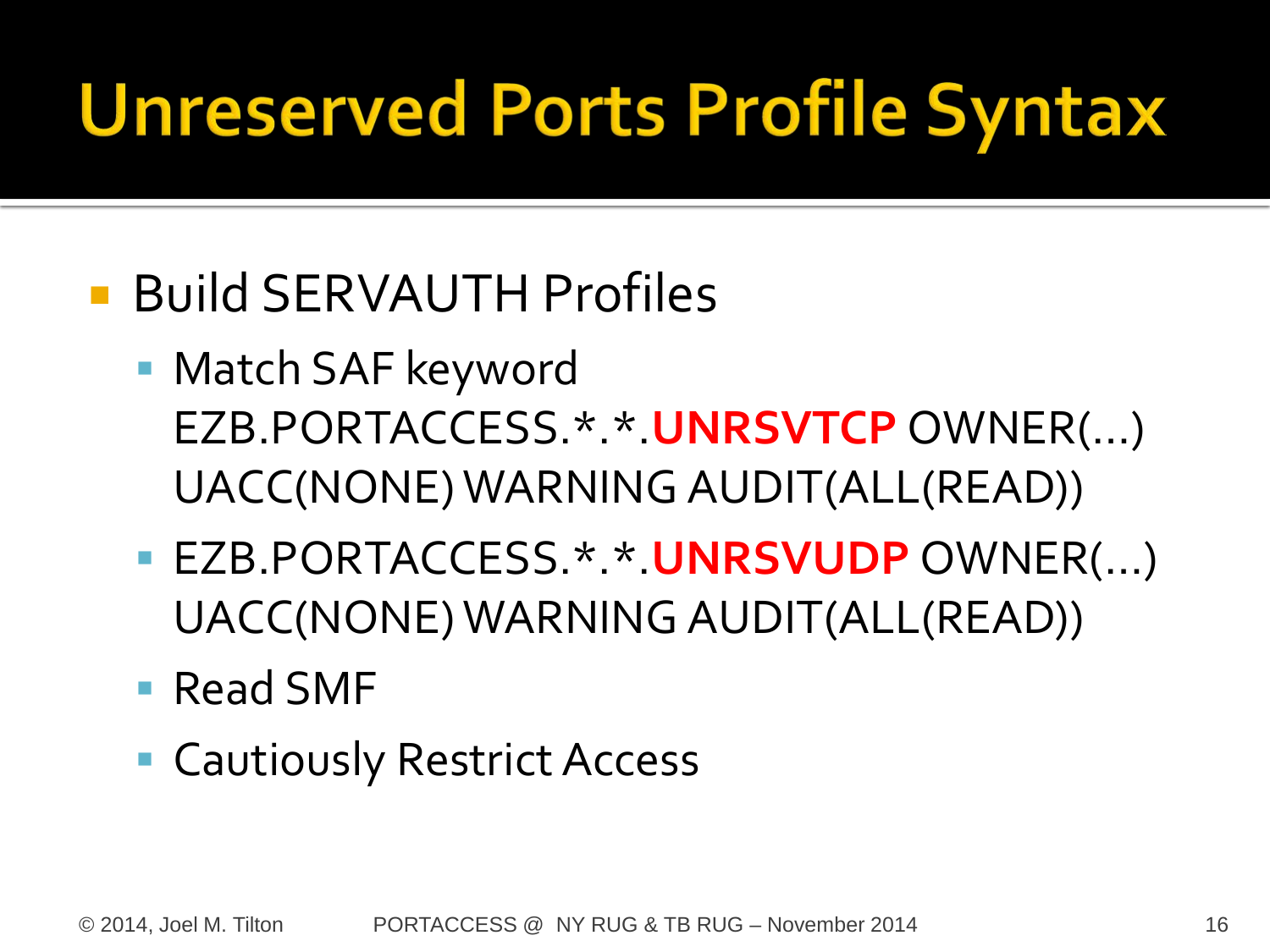# **Unreserved Ports - Challenges**

- WAS Admin console scans ports **z/OS FTP Client** 
	- **If Passive FTP fails, attempt Active**
	- **Active connection Listens on TCP port**
- **UDP Ephemeral ports** 
	- **Applications Need Dynamic Ephemeral UDP**
	- **STC** desires to use SMTP to send email
	- $\blacksquare$  STC opens UDP Ephemeral port  $\rightarrow$  SMTP
	- **Triggers SAF call unless:** 
		- $\cdot$  UI8700 z/OS 1.13
		- UI9430 z/OS 2.1

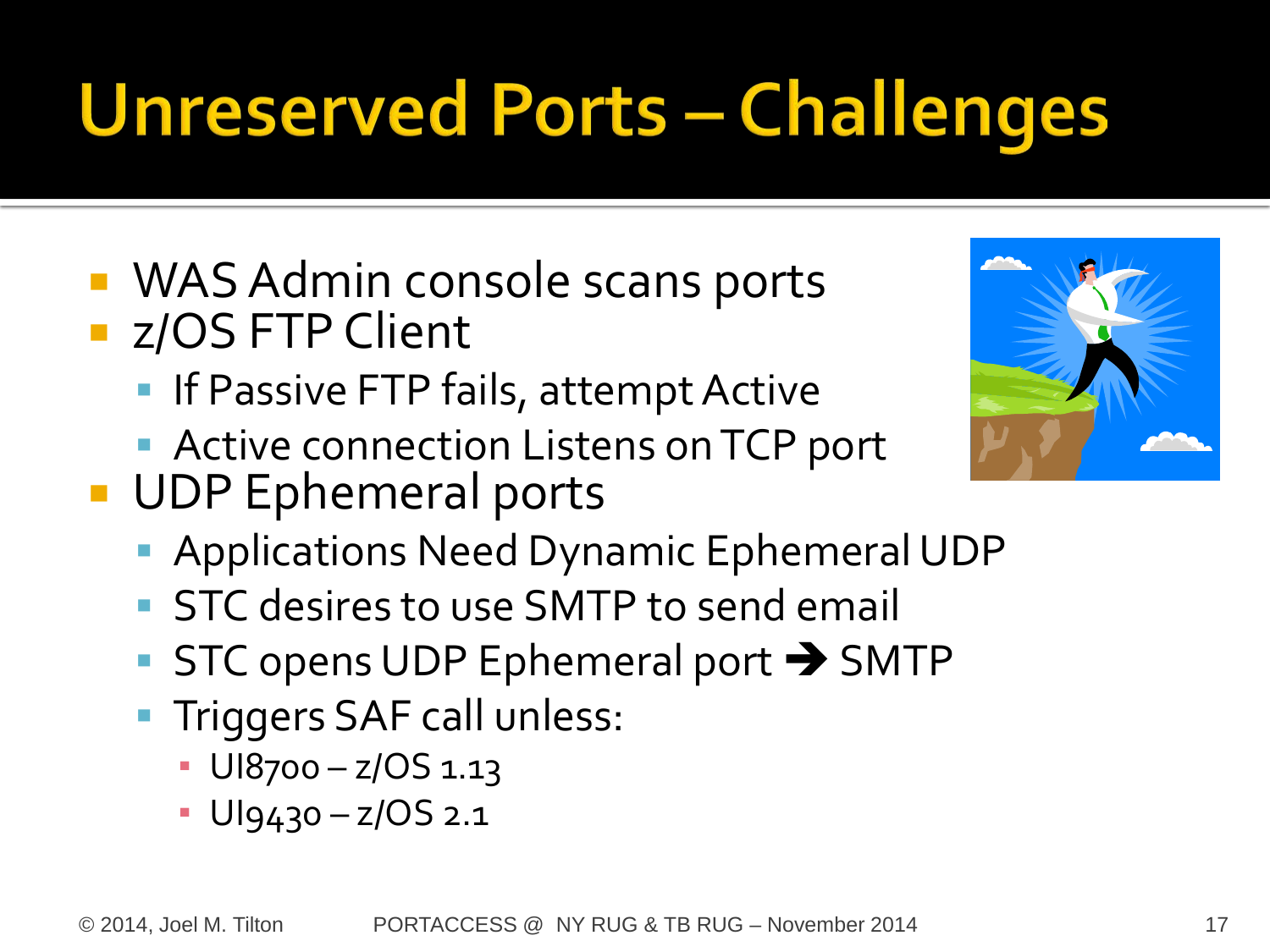# **Auditing Port Access**

### **LOGSTRING contains the port number** ■ TCP / UDP Not Specified

22Nov14 12:14:31.11 OMEGC ZOS1 RACF ACCESS success for OMEGC: (READ, READ) on SERVAUTH EZB. PORTACCESS. sysname. TCPIP. OMEGAMON

Jobname + id: OMEGCMS STC48698

Class : SERVAUTH Resource: EZB.PORTACCESS.ZOS1.TCPIP.OMEGAMON

Access used : READ Profile: EZB. PORTACCESS. \*. \*. OMEGAMON

Log string : TCPIP PORT ACCESS CHECK PORT 01000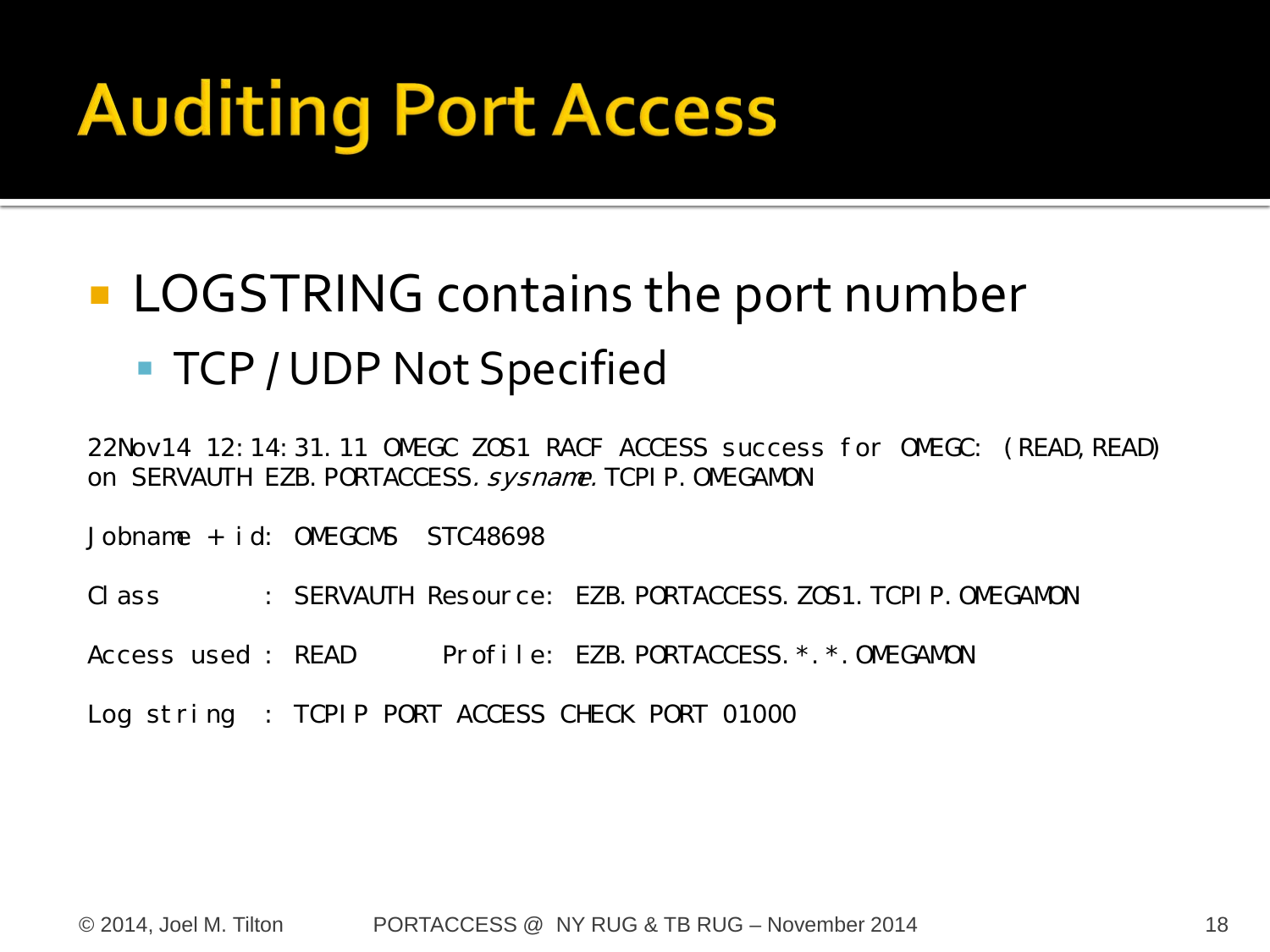# **Required PTFs**

- **APAR PI18151 Spurious SAF (RACF) Violations from use** of UDP Sockets
	- UI8700for z/OS 1.13 and UI9430 for z/OS 2.1
	- Use of UDP Ephemeral ports causes random security violations
	- http://www-01.ibm.com/support/docview.wss?uid=isg1Pl18151
- APAR PI08351 ABEND SoC4 IN EZBXFUT6
	- UI13629 for z/OS 1.13 and UI14006 for z/OS 2.1
	- PORT UNRSV TCP \* SAF SAF*name*
	- Mapping via SRCIP to a DVIPA with sysplexports defined
	- Does not have permission to the SAF resource
	- <http://www-01.ibm.com/support/docview.wss?uid=isg1PI08351>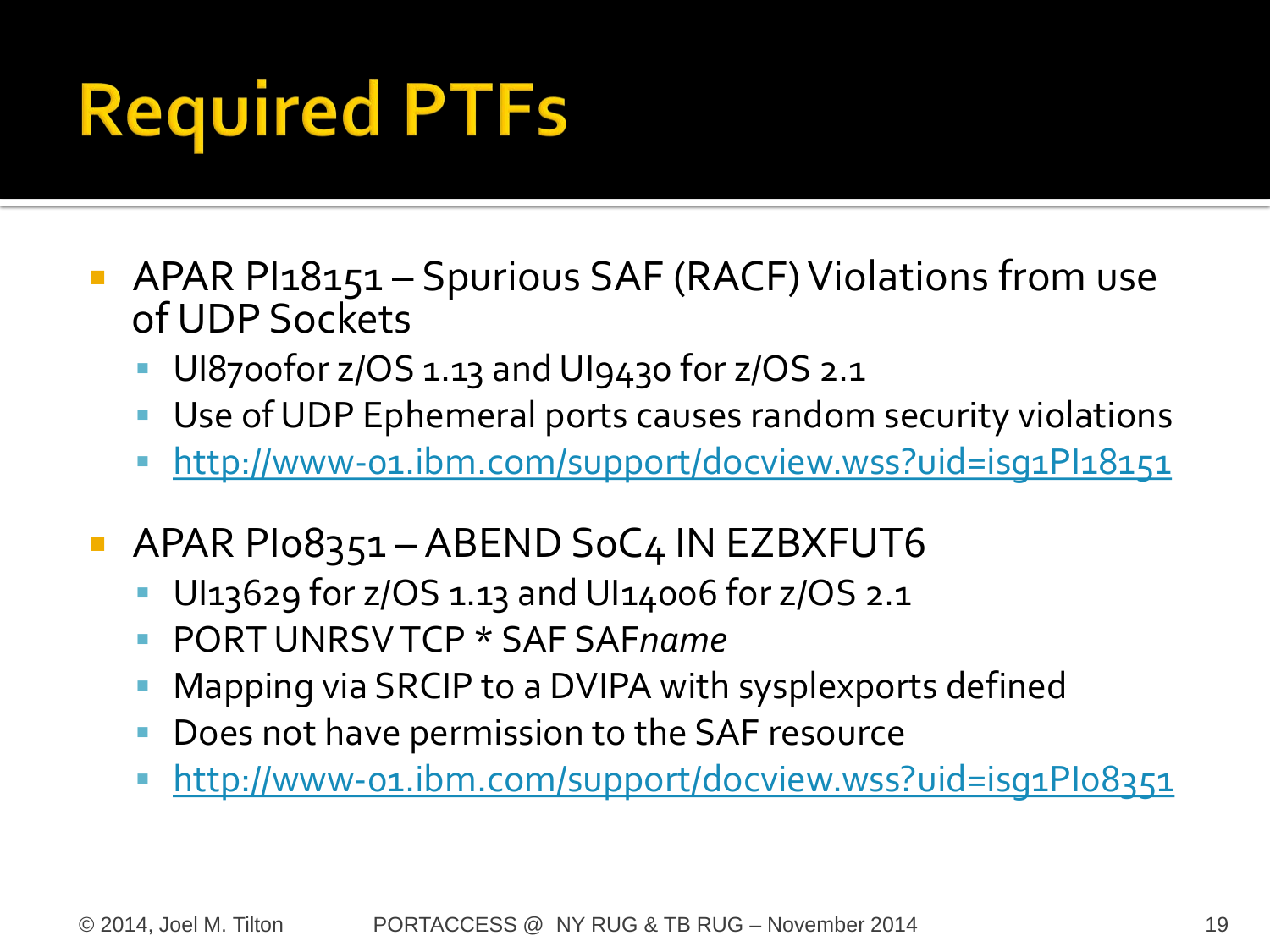### **Additional Resources**

- **Techdocs Library Using SERVAUTH to Protect TCP Port Usage** 
	- [http://www-](http://www-03.ibm.com/support/techdocs/atsmastr.nsf/WebIndex/WP100673)<br>[03.ibm.com/support/techdocs/atsmastr.nsf/WebIndex/WP100673](http://www-03.ibm.com/support/techdocs/atsmastr.nsf/WebIndex/WP100673)
- **Port Access Control Chapter** 
	- z/OS Communications Server: IP Configuration Guide
	- [http://pic.dhe.ibm.com/infocenter/zos/v1r13/index.jsp?topic=%2Fcom](http://pic.dhe.ibm.com/infocenter/zos/v1r13/index.jsp?topic=/com.ibm.zos.r13.halz002/portaccctrl.htm) [.ibm.zos.r13.halz002%2Fportaccctrl.htm](http://pic.dhe.ibm.com/infocenter/zos/v1r13/index.jsp?topic=/com.ibm.zos.r13.halz002/portaccctrl.htm)
- **SERVAUTH Class profiles used by TCP/IP** 
	- EZB.PORTACCESS syntax
	- [http://pic.dhe.ibm.com/infocenter/zos/v1r12/index.jsp?topic=%2Fcom](http://pic.dhe.ibm.com/infocenter/zos/v1r12/index.jsp?topic=/com.ibm.zos.r12.halz002/f1a1b3a024.htm) [.ibm.zos.r12.halz002%2Ff1a1b3a024.htm](http://pic.dhe.ibm.com/infocenter/zos/v1r12/index.jsp?topic=/com.ibm.zos.r12.halz002/f1a1b3a024.htm)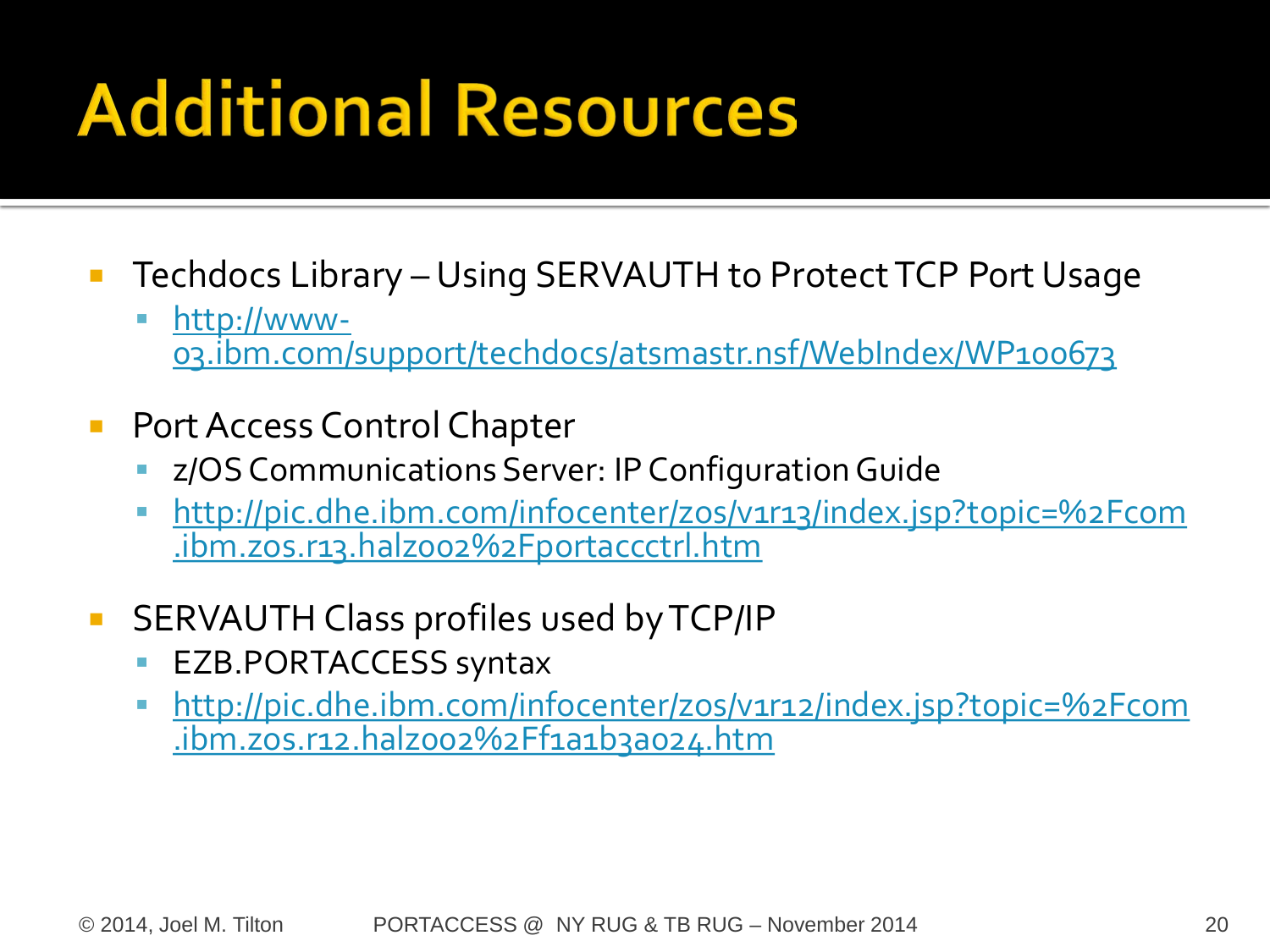# **Summary**

### Protecting Ports is of Paramount Im**PORT**ance

- **Securing with RACF** 
	- **·** prevent spoofing
	- log port usage (success & failures) to SMF
- Requires Proper Planning
- Close partnership with Network Engineer
- Coordinate TCPIP Profile & RACF Changes
- IPL during maintenance windows
- **Fix ICH408Is and:** 
	- **Recycle STC or possibly IPL**
- **Port Security Engaged!**